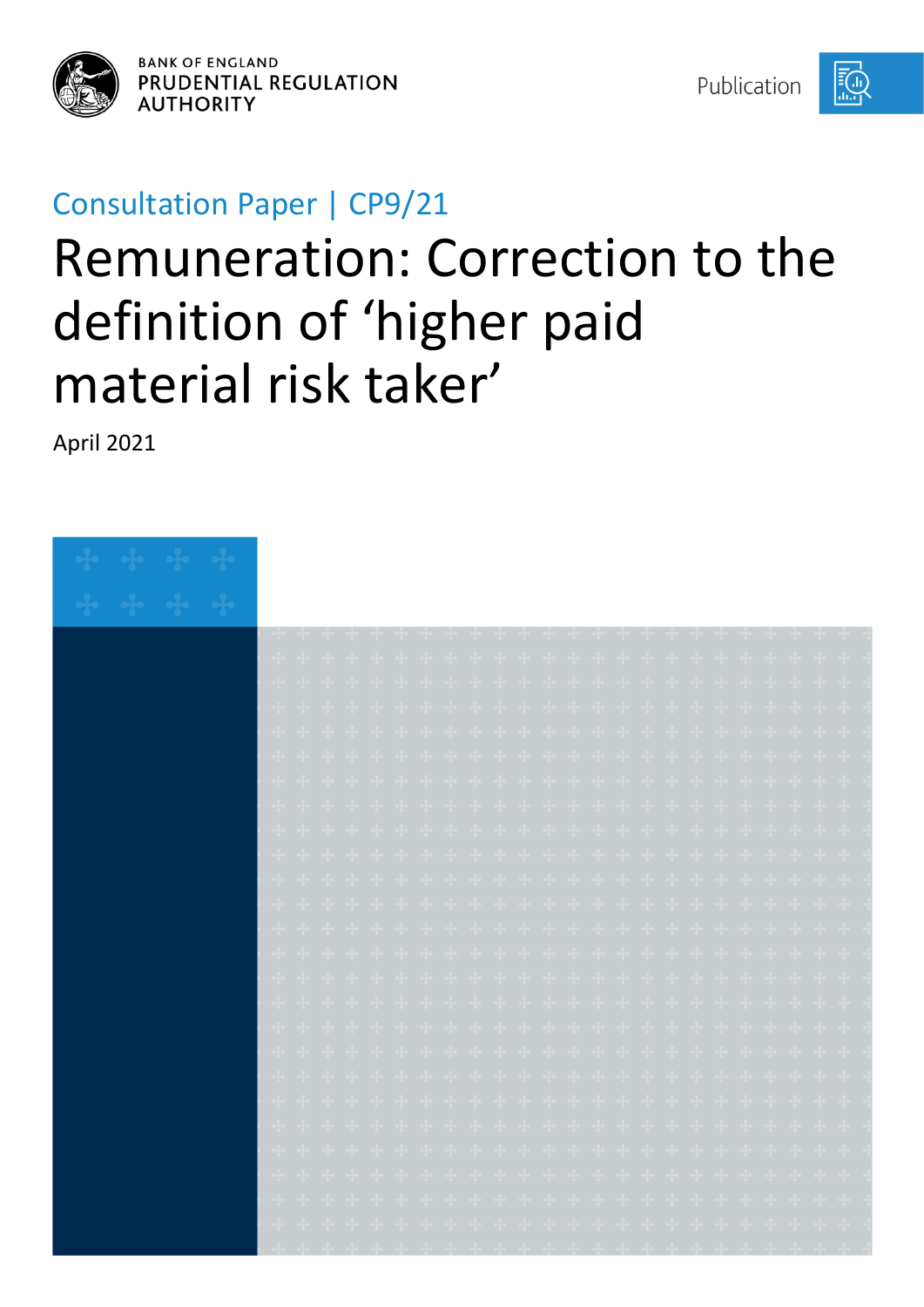

**BANK OF ENGLAND** PRUDENTIAL REGULATION **AUTHORITY** 

# Consultation Paper | CP9/21 Remuneration: Correction to the definition of 'higher paid material risk taker' April 2021

By responding to this consultation, you provide personal data to the Bank of England. This may include your name, contact details (including, if provided, details of the organisation you work for), and opinions or details offered in the response itself.

The response will be assessed to inform our work as a regulator and central bank, both in the public interest and in the exercise of our official authority. We may use your details to contact you to clarify any aspects of your response.

The consultation paper will explain if responses will be shared with other organisations (for example, the Financial Conduct Authority). If this is the case, the other organisation will also review the responses and may also contact you to clarify aspects of your response. We will retain all responses for the period that is relevant to supporting ongoing regulatory policy developments and reviews. However, all personal data will be redacted from the responses within five years of receipt. To find out more about how we deal with your personal data, your rights or to get in touch please visit [bankofengland.co.uk/legal/privacy.](http://www.bankofengland.co.uk/legal/privacy)

Information provided in response to this consultation, including personal information, may be subject to publication or disclosure to other parties in accordance with access to information regimes including under the Freedom of Information Act 2000 or data protection legislation, or as otherwise required by law or in discharge of the Bank's functions.

Please indicate if you regard all, or some of, the information you provide as confidential. If the Bank of England receives a request for disclosure of this information, we will take your indication(s) into account, but cannot give an assurance that confidentiality can be maintained in all circumstances. An automatic confidentiality disclaimer generated by your IT system on emails will not, of itself, be regarded as binding on the Bank of England.

Responses are requested by Wednesday 26 May 2021.

**In light of current measures to help prevent the spread of COVID-19, please address any comments or enquiries by email to: [CP9\\_21@bankofengland.co.uk.](mailto:CP9_21@bankofengland.co.uk)**

Alternatively, please address any comments or enquiries to: Robert Collins Prudential Regulation Authority 20 Moorgate London EC2R 6DA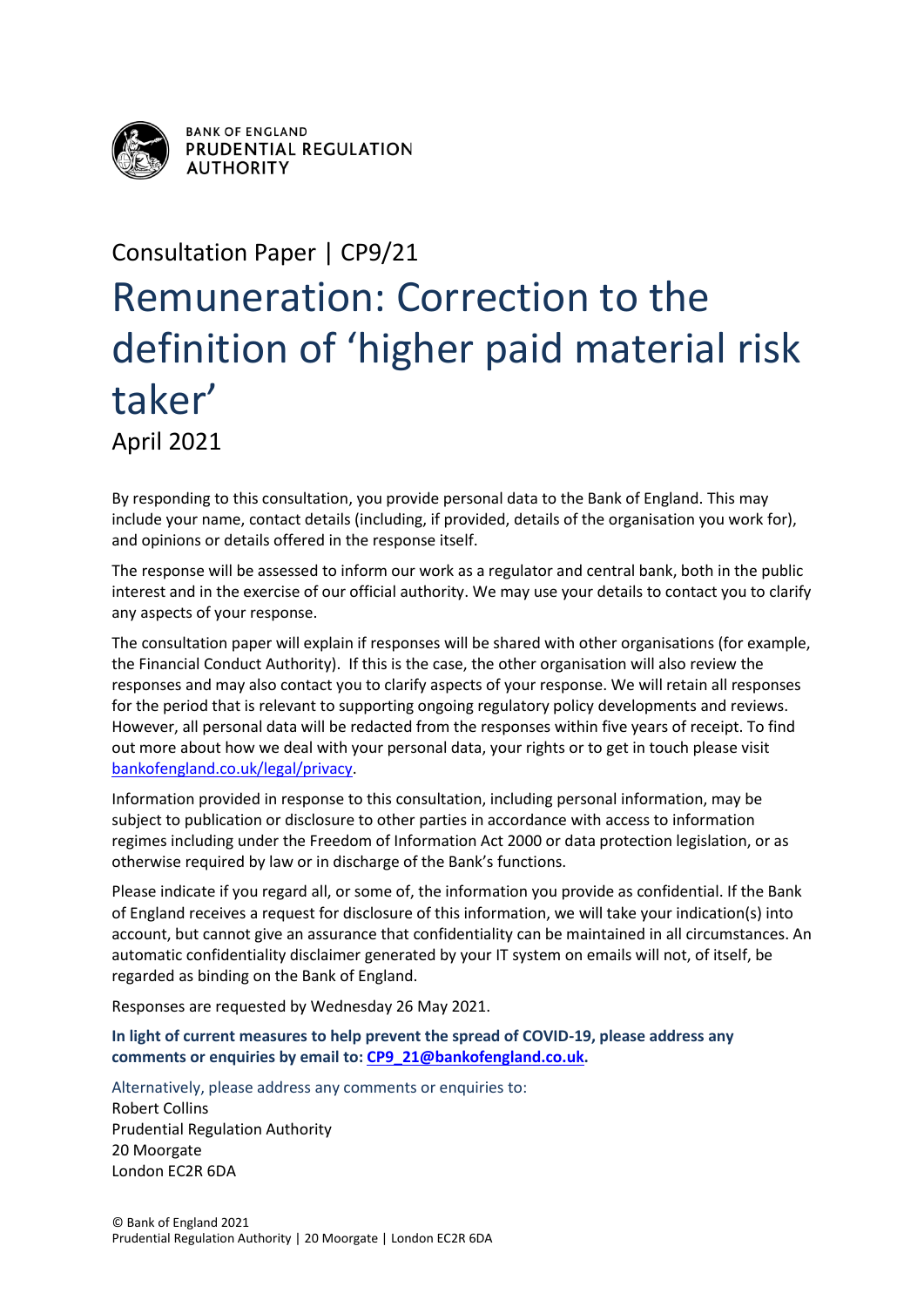### **Contents**

| 1            | <b>Overview</b>                 |  |
|--------------|---------------------------------|--|
| $\mathbf{2}$ | <b>Proposals</b>                |  |
| 3            | The PRA's statutory obligations |  |
|              | <b>Appendices</b>               |  |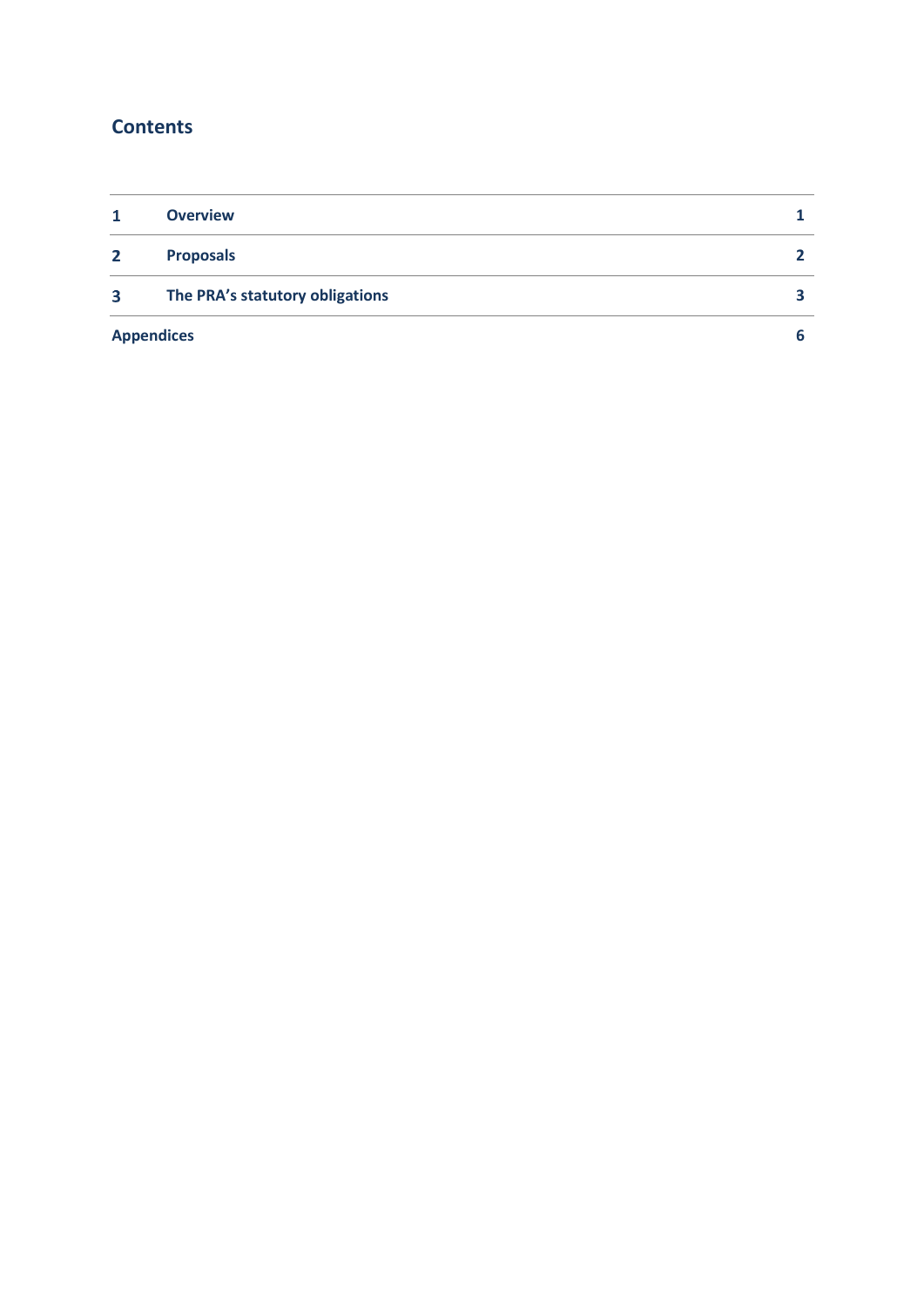#### <span id="page-3-0"></span> $\mathbf{1}$ **Overview**

1.1 This Consultation Paper (CP) sets out the Prudential Regulation Authority's (PRA) proposal to correct an error in the definition of 'higher paid material risk taker' in the PRA Rulebook. The purpose of this proposal is to align the 'higher paid material risk taker' definition with the PRA's intention of continuing the approach outlined in Supervisory Statement (SS) 2/17 'Remuneration'.1 This CP follows the PRA statement published on Thursday 25 February 2021, which explained the PRA's position in relation to the definition of 'higher paid material risk taker'.2

1.2 The proposals in this CP would result in changes to the Remuneration Part of the PRA Rulebook (Appendix 1) and SS2/17 (Appendix 2).

1.3 This CP is relevant to PRA-authorised banks, building societies, and PRA-designated investment firms. This CP is not relevant to credit unions or PRA-authorised insurers.

### **Implementation**

1.4 The PRA proposes that the implementation for the changes resulting from this CP would take effect upon publication of the final policy. In order to avoid retroactivity, the PRA proposes that firms would not be required to apply the corrected definition to remuneration that has been paid, vested, or is subject to an obligation to pay or vest created before that date in respect of the first performance year beginning on or after Tuesday 29 December 2020. The PRA intends to publish its final policy in Q2 2021.

### **Responses and next steps**

1.5 This consultation closes on Wednesday 26 May 2021. The PRA invites feedback on the proposals set out in this consultation. Please address any comments or enquiries to [CP9\\_21@bankofengland.co.uk.](mailto:CP9_21@bankofengland.co.uk)

1.6 The proposals set out in this CP have been designed in the context of the UK having left the European Union and the transition period having come to an end. Unless otherwise stated, any references to EU or EU derived legislation refer to the version of that legislation which forms part of retained EU law.3 The PRA will keep the policy under review to assess whether any changes would be required due to changes in the UK regulatory framework.

<sup>1</sup> 1 April 2017[: https://www.bankofengland.co.uk/prudential-regulation/publication/2017/remuneration-ss.](https://www.bankofengland.co.uk/prudential-regulation/publication/2017/remuneration-ss)

<sup>2</sup> [https://www.bankofengland.co.uk/prudential-regulation/publication/2021/february/pra-statement-definition-of-higher-paid](https://www.bankofengland.co.uk/prudential-regulation/publication/2021/february/pra-statement-definition-of-higher-paid-material-risk-taker)[material-risk-taker.](https://www.bankofengland.co.uk/prudential-regulation/publication/2021/february/pra-statement-definition-of-higher-paid-material-risk-taker)

<sup>3</sup> For further information please see[: https://www.bankofengland.co.uk/eu-withdrawal/transitioning-to-post-exit-rules-and-standards.](https://www.bankofengland.co.uk/eu-withdrawal/transitioning-to-post-exit-rules-and-standards)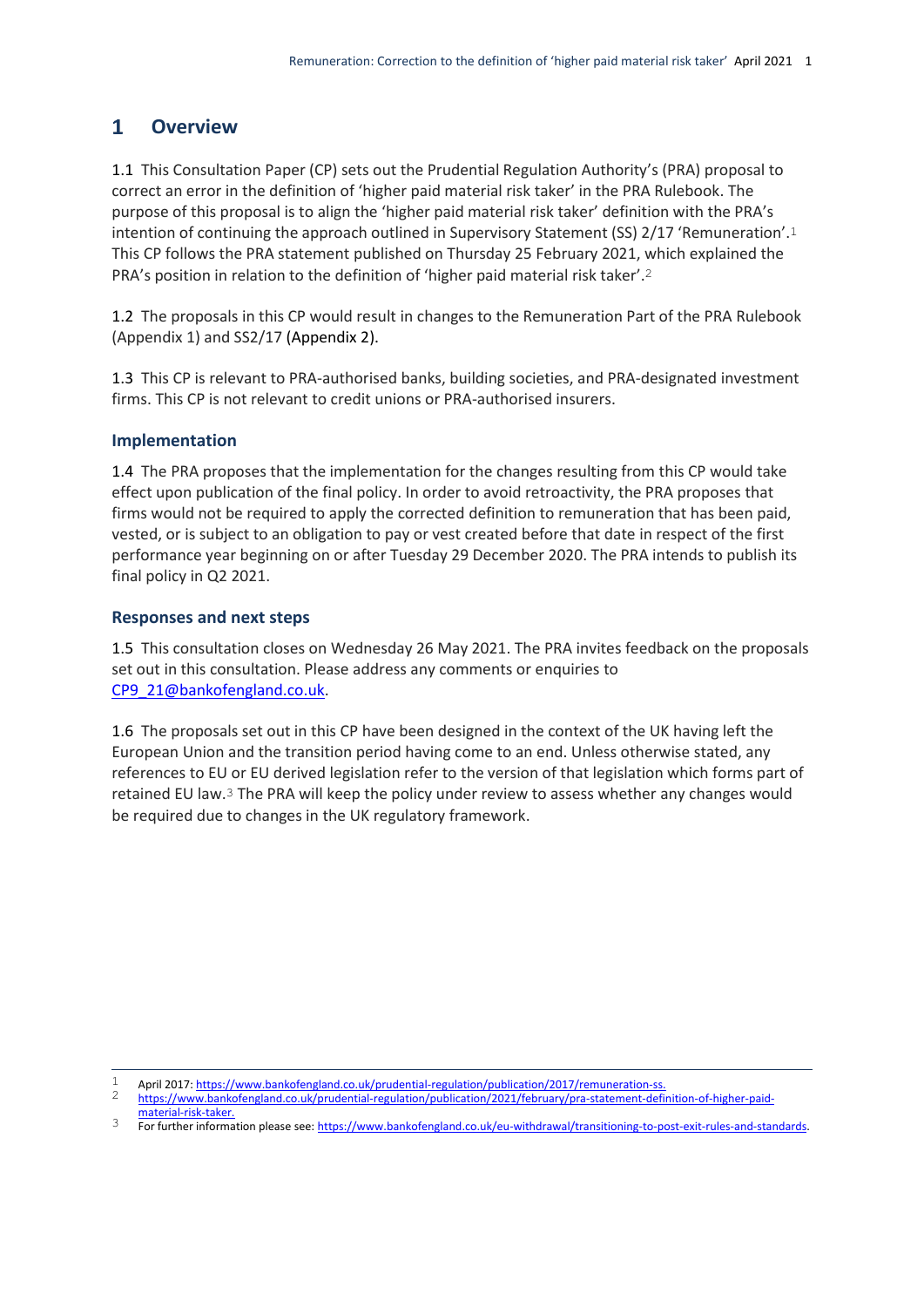#### <span id="page-4-0"></span> $2<sup>1</sup>$ **Proposals**

2.1 The PRA has identified an error in the definition of 'higher paid material risk taker' in Rule 1.3 in the Remuneration Part of the PRA Rulebook. This definition affects the interpretation of Remuneration 15.17, 15.20, 15.20A, 15.22, and 15.23. The error was introduced when the final rule instrument 'PRA RULEBOOK: CRR FIRMS: REMUNERATION (CAPITAL REQUIREMENTS DIRECTIVE V) INSTRUMENT 2020' was published as part of Policy Statement (PS) 29/20 'Capital Requirements Directive V (CRD V)'.4

2.2 The erroneous definition states that 'higher paid material risk taker' is defined as an individual (a) whose annual variable remuneration exceeds 33% of their total remuneration; **and** (b) whose total remuneration exceeds £500,000. This implies that an individual would need to meet **both** of these conditions in order to be considered a higher paid material risk taker. However, the PRA intended that the definition capture individuals who meet **either** of these conditions.

2.3 Therefore, this CP is proposing to change the '**and**' in the definition to '**or**'. It also proposes to make a consequential amendment to Table G in SS2/17, to reflect the updated definition in the table heading.

2.4 In order to avoid retroactivity, the PRA is also proposing an addition to the Remuneration Part to make clear that firms would not be required to apply the corrected definition to remuneration that has been paid, vested, or is subject to an obligation to pay or vest created before that date in respect of the first performance year beginning on or after Tuesday 29 December 2020.

2.5 PS26/20 'Capital Requirements Directive V (CRD V)'5 explained that the changes it made to the Remuneration Part 1.3 were intended to:

- reflect changes to proportionality required under CRD Article 92;
- match the conditions set out in SS2/17, paragraph 2.20, for the disapplication of remuneration rules at an individual level;
- enable the continued application of stricter PRA standards in relation to deferral and clawback for 'higher paid material risk takers'; and
- apply CRD V minimum deferral and clawback requirements to other material risk takers.

2.6 The proposals in this CP would ensure that the definition of 'higher paid material risk taker' matches what the PRA had originally intended, as set out in PS26/20.

 $\overline{4}$ 4 December 2020 (see Appendix 13)[: https://www.bankofengland.co.uk/prudential-regulation/publication/2020/capital-requirements](https://www.bankofengland.co.uk/prudential-regulation/publication/2020/capital-requirements-directive-v-further-implementation)[directive-v-further-implementation.](https://www.bankofengland.co.uk/prudential-regulation/publication/2020/capital-requirements-directive-v-further-implementation) 

<sup>5</sup> December 2020 (see paragraphs 3.19 and 3.24)[: https://www.bankofengland.co.uk/prudential-regulation/publication/2020/capital](https://www.bankofengland.co.uk/prudential-regulation/publication/2020/capital-requirements-directive-v-further-implementation)[requirements-directive-v-further-implementation.](https://www.bankofengland.co.uk/prudential-regulation/publication/2020/capital-requirements-directive-v-further-implementation)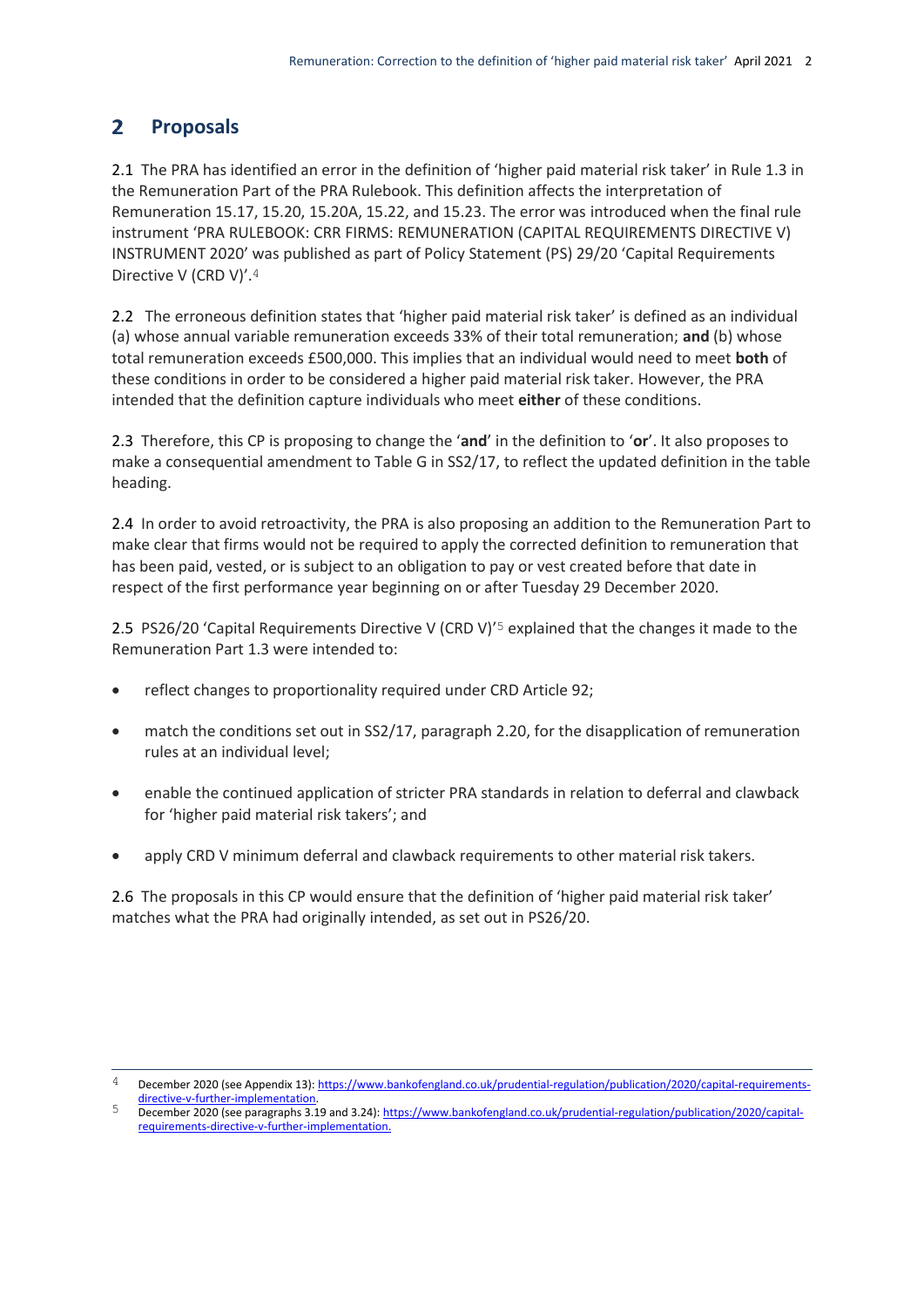#### <span id="page-5-0"></span> $3<sup>1</sup>$ **The PRA's statutory obligations**

3.1 In carrying out its policy making functions, the PRA is required to comply with several legal obligations. Before making any rules, the Financial Services and Markets Act 2000 (FSMA)<sup>6</sup> requires the PRA to publish a draft of the proposed rules accompanied by:

- a cost benefit analysis;
- an explanation of the PRA's reasons for believing that making the proposed rules is compatible with the PRA's duty to act in a way that advances its general objective, $\frac{7}{1}$  insurance objective<sup>8</sup> (if applicable), and secondary competition objective;<sup>9</sup>
- an explanation of the PRA's reasons for believing that making the proposed rule is compatible with its duty to have regard to the regulatory principles; $10$  and
- a statement as to whether the impact of the proposed rules will be significantly different to mutuals than to other persons.11

3.2 The Prudential Regulation Committee (PRC) should have regard to aspects of the Government's economic policy as recommended by HM Treasury.12

3.3 The PRA is also required by the Equality Act 2010 to have due regard to the need to eliminate discrimination and to promote equality of opportunity in carrying out its policies, services and functions.13

### **Cost benefit analysis**

3.4 The PRA considers that the amendments proposed in this CP would introduce little additional cost. This is because, as far as the PRA is aware, firms have been following the rules as intended rather than as worded. The intention of this CP is to ensure that the PRA Rulebook correctly reflects the PRA's intended position, as set out in PS26/20. In fact, the definition of 'higher paid material risk taker' was introduced to continue applying the PRA's previous regime in relation to deferral and clawback to certain material risk takers, following the introduction of individual proportionality thresholds in CRD V. The PRA therefore expects that addressing the error in the 'higher paid material risk taker' definition should help avoid any confusion.

### **Compatibility with the PRA's objectives**

3.5 The PRA has a statutory objective to promote the safety and soundness of PRA-authorised persons. The PRA considers that the proposals in this CP are compatible with this objective. The PRA continues to consider that longer requirements for remuneration structures relating to deferral and malus/clawback are necessary for material risk takers who are either paid total remuneration in excess of £500,000, or whose variable remuneration exceeds 33% of their total. The PRA considers

13 Section 149.

 $6<sup>1</sup>$  $\frac{6}{7}$  Section 138J of FSMA.

 $\frac{7}{8}$  Section 2B of FSMA.

Section 2C of FSMA.

Section 2H(1) of FSMA. 10 Sections 2H(2) and 3B of FSMA.

<sup>11</sup> Section 138K of FSMA.

<sup>12</sup> Section 30B of the Bank of England Act 1998.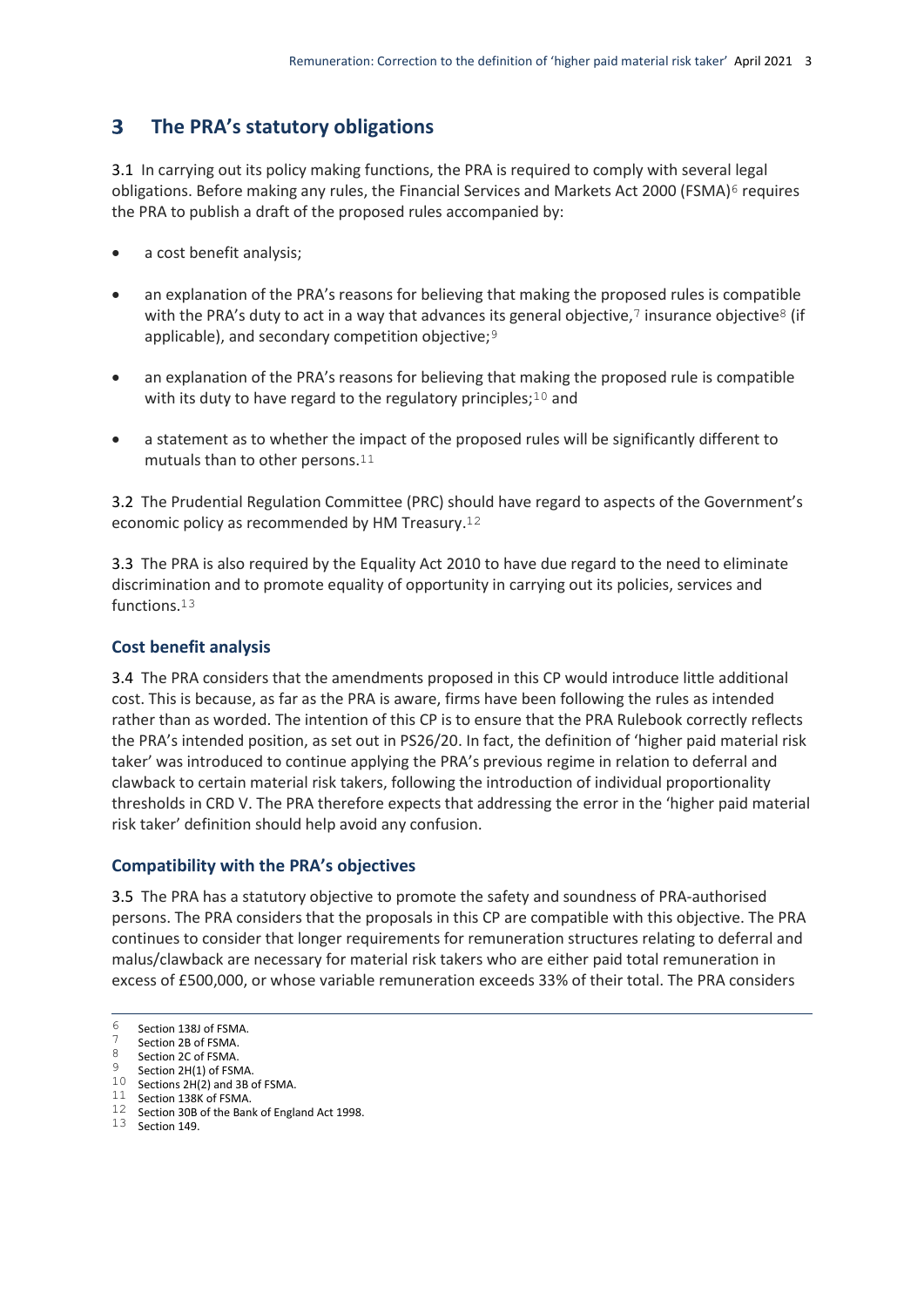that the position where both conditions are required to be met would undermine safety and soundness, because it would enable risk takers paid above £500,000 to avoid stricter requirements by a reduction in the percentage of variable remuneration they receive. Conversely, it would mean that material risk takers who receive a very high percentage of variable to total remuneration, but who paid under £500,000 in total, would avoid longer requirements. Sound remuneration policies and processes enhance the safety and soundness of firms, in line with the PRA's objectives.

3.6 When discharging its general function in a way that advances its primary objectives, the PRA has, as a secondary objective, a duty to facilitate effective competition in the markets for services provided by PRA-authorised persons. The PRA considers that the proposals in this CP do not have a material impact on competition in such markets, as they restore the threshold for stricter requirements on deferral and malus/clawback that operated under SS2/17 prior to CRD V transposition.

### **Regulatory principles**

3.7 In developing the proposals in this CP, the PRA has had regard to the regulatory principles. In particular, in light of the principle that a burden or restriction should be proportionate to its benefits, considered in general terms, the PRA considered whether it would be more proportionate to remove the stricter requirements or to set a different threshold for their application to the one set out in SS2/17. However, given that the PRA continues to consider the stricter requirements appropriate to individuals captured by this threshold, and that firms have previously been implementing it, the PRA considers that the proposals in this CP are the most proportionate option.14

### **Impact on mutuals**

3.8 The PRA considers that the impact of the proposed rule changes on mutuals is expected to be no different from the impact on other firms.

### **HM Treasury recommendation letter**

3.9 HM Treasury has made recommendations to the Prudential Regulation Committee (PRC) about aspects of the Government's economic policy to which the PRC should have regard when considering how to advance the PRA's objectives and apply the regulatory principles.15

3.10 The aspects of the Government's economic policy most relevant to the proposals in this CP are:

- (i) growth; and
- (ii) competitiveness.

### Growth

3.11 The PRA considers that the proposals ensure that material risk takers are not able to avoid stricter requirements in respect of their remuneration. This ensures that economic growth is

<sup>1</sup>  $14$  Further detail of the PRA's analysis of the proportionality of applying stricter requirements to 'higher paid material risk takers' is set out in paras 3.54-56 of PS26/20.

<sup>15</sup> Information about the PRC and the recommendations from HM Treasury are available on the Bank's website at: [https://www.bankofengland.co.uk/about/people/prudential-regulation-committee.](https://www.bankofengland.co.uk/about/people/prudential-regulation-committee)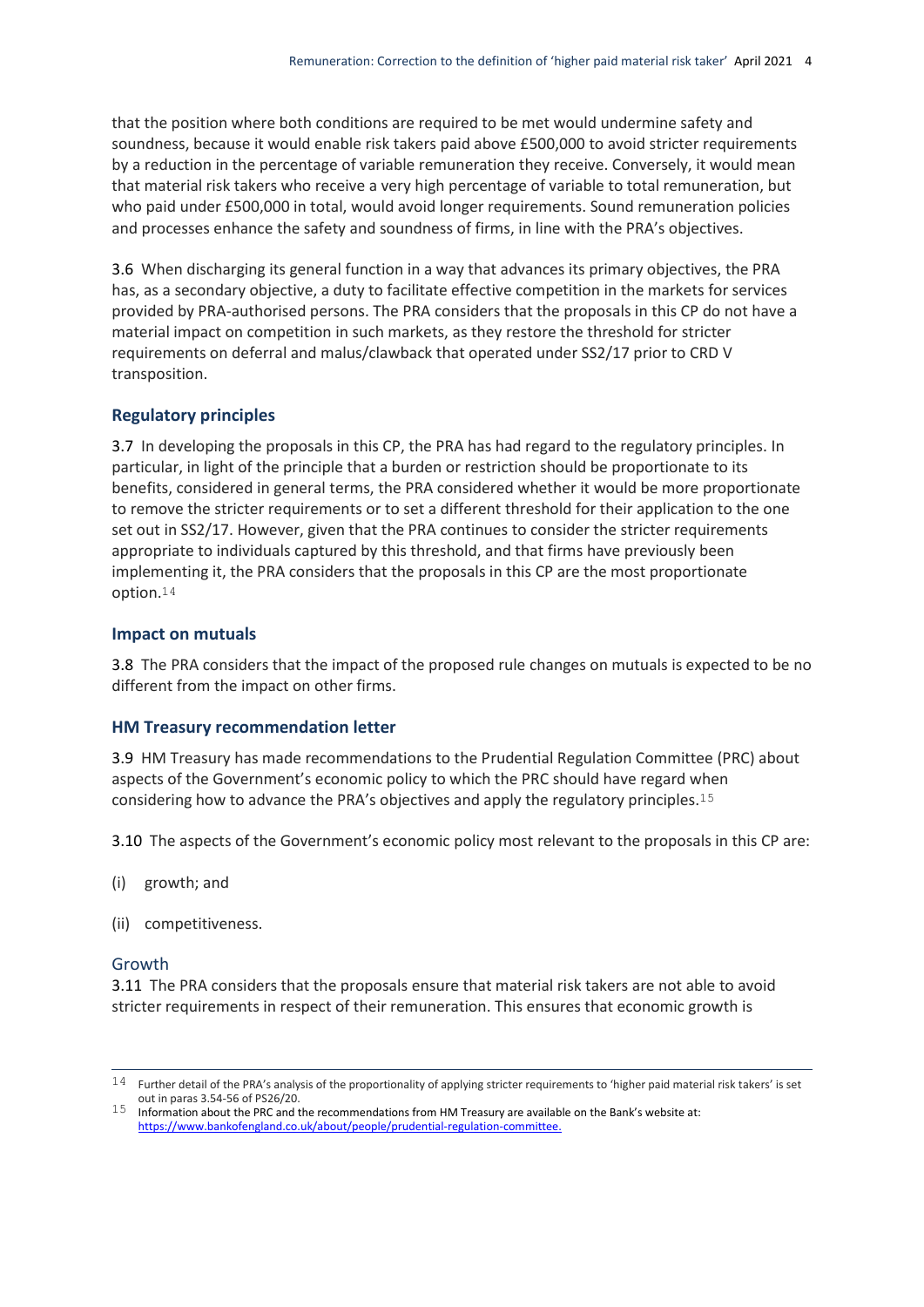sustainable by ensuring that material risk takers are subject to CRD V remuneration requirements and have incentives that are appropriately aligned with prudent risk taking.

### Competitiveness

3.12 The PRA considers that the proposals contribute to maintaining robust institutions and a resilient financial system by ensuring that incentives are appropriately aligned with prudent risk taking at firms. The proposals therefore contribute to the competitiveness of the UK as an attractive domicile for internationally active financial institutions.

### **Equality and diversity**

3.13 The PRA considers that the proposals do not give rise to equality and diversity implications.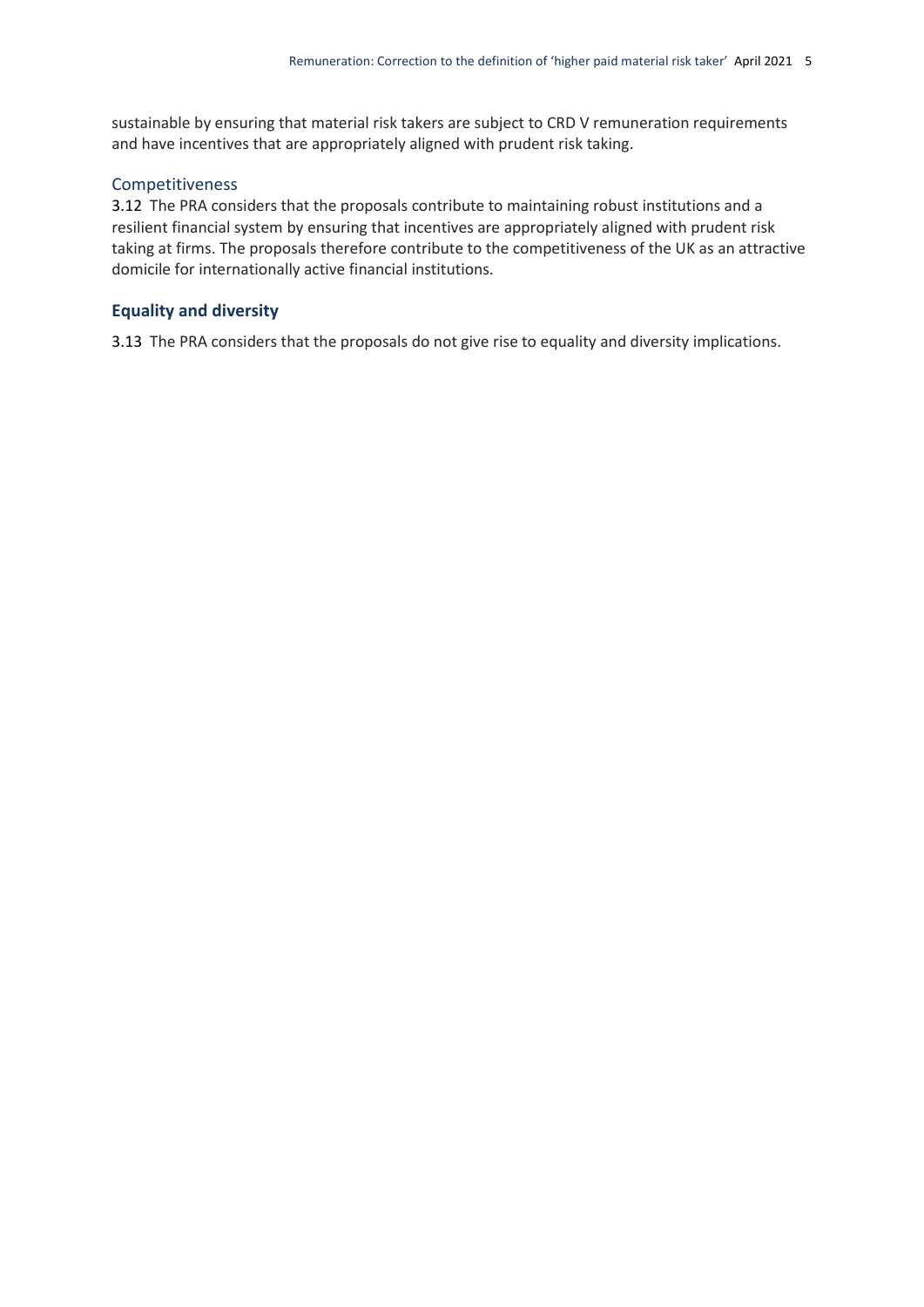### <span id="page-8-0"></span>**Appendices**

| <b>Draft Remuneration instrument</b>                           |  |
|----------------------------------------------------------------|--|
| Draft amendment to Supervisory Statement SS2/17 – Remuneration |  |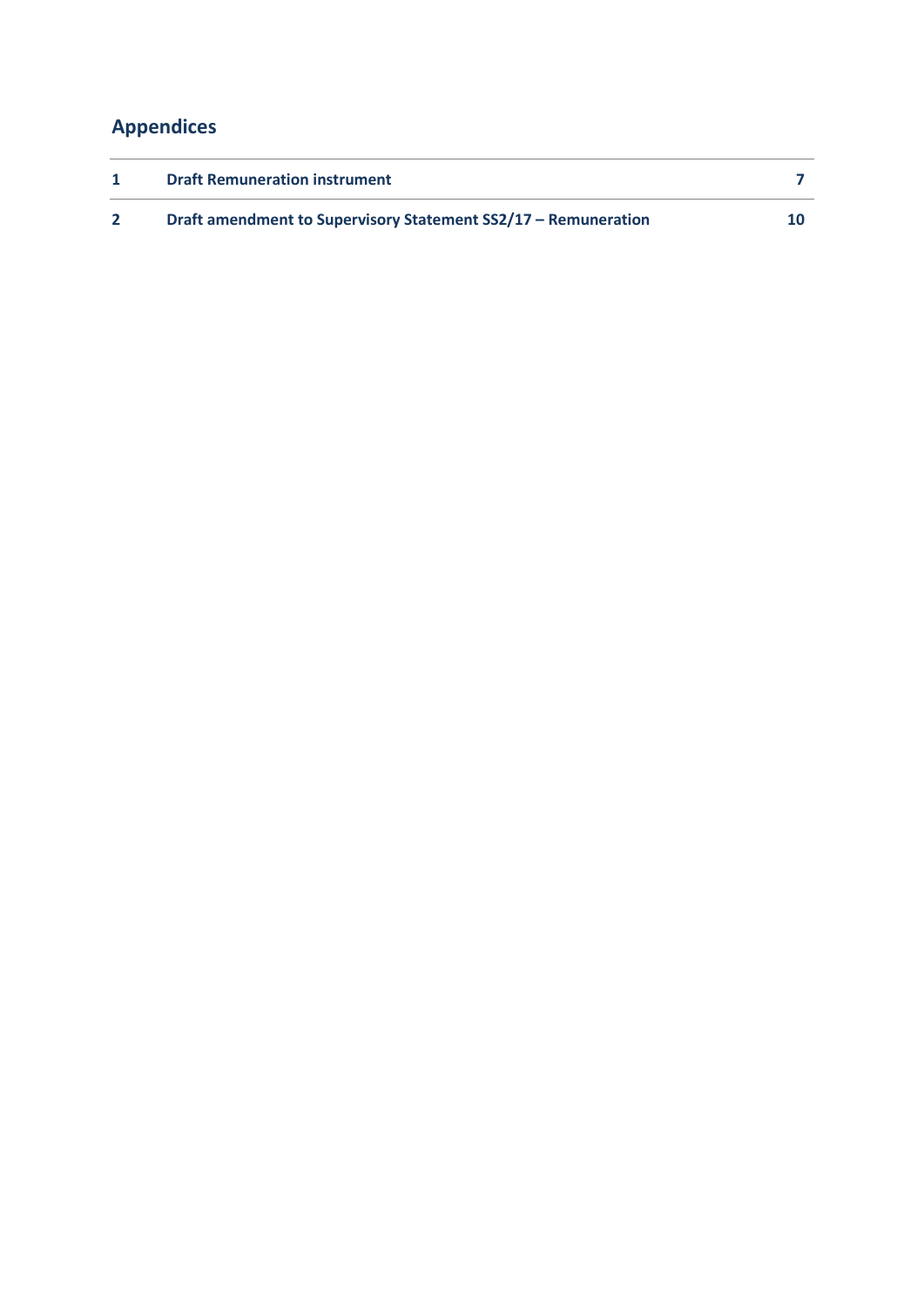### <span id="page-9-0"></span>**1 Draft Remuneration instrument**

### **PRA RULEBOOK: CRR FIRMS: REMUNERATION INSTRUMENT 2021**

### **Powers exercised**

- A. The Prudential Regulation Authority ("PRA") makes this instrument in the exercise of the following powers and related provisions in the Financial Services and Markets Act 2000 ("the Act"):
	- (1) section 137G (The PRA's general rules);
	- (2) section 137H (General rules about remuneration);
	- (3) section 137T (General supplementary powers);
	- (4) section 192V (Rules imposing consolidated requirements); $16$  and
	- (5) any other relevant rulemaking powers or related provisions.
- B. The rule-making powers referred to above are specified for the purpose of section 138G(2) (Rulemaking instrument) of the Act.

### **Pre-conditions to making**

C. In accordance with section 138J of the Act (Consultation by the PRA), the PRA consulted the Financial Conduct Authority. After consulting, the PRA published a draft of proposed rules and had regard to representations made.

### **PRA Rulebook: PRA RULEBOOK: CRR FIRMS: REMUNERATION INSTRUMENT 2021**

D. The PRA makes the rules in the Annex to this instrument.

### **Commencement**

E. This instrument comes into force on [DATE].

### **Citation**

1

F. This instrument may be cited as the PRA Rulebook: CRR Firms: Remuneration Instrument 2021.

### **By order of the Prudential Regulation Committee** [DATE]

 $16$  If at the time this instrument is made section 192V has been replaced by another power to apply PRA rules to holding companies by the Financial Services Act 2021, the PRA anticipates exercising the new power.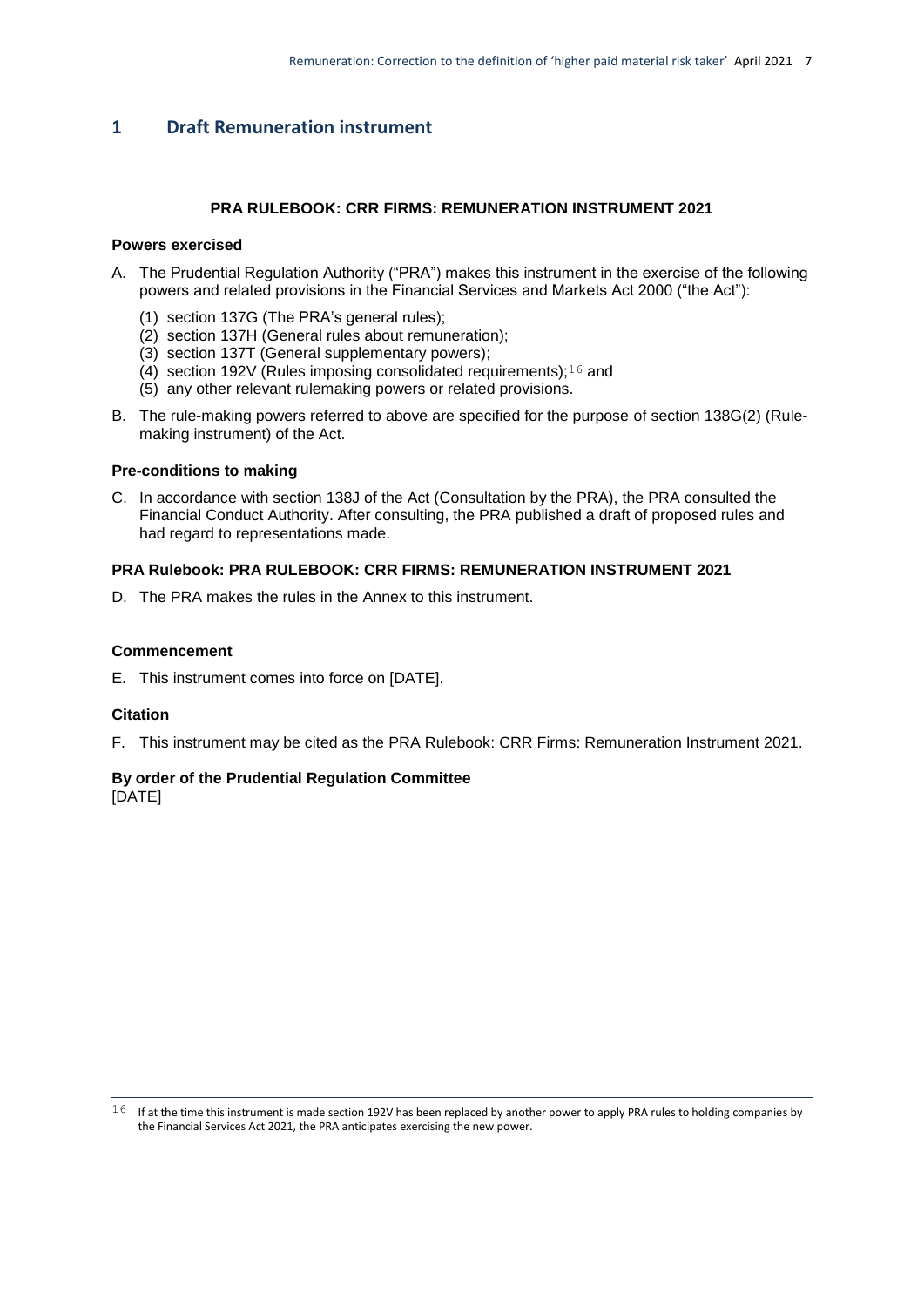### **Annex A**

### **Amendments to the Remuneration Part**

In this Annex new text is underlined and deleted text is struck through.

### **1 APPLICATION AND DEFINITIONS**

…

1.3 In this Part, the following definitions shall apply:

…

*higher paid material risk taker* 

means a *material risk taker:* 

- (a) whose annual variable *remuneration* exceeds 33% of their total *remuneration*, and or
- (b) whose total *remuneration* exceeds £500,000.

…

### **2 APPLICATION DATES AND TRANSITIONAL PROVISIONS**

…

2.5 ASubject to 2.7 and 2.8 a *firm* must apply this Part to *remuneration* awarded in respect of a performance year starting on or after 29 December 2020.

…

- 2.7 Subject to 2.8, for *remuneration* awarded in respect of a performance year starting on or after 29 December 2020 a *firm* must apply this Part in accordance with the definition of *higher paid material risk taker* in 1.3.
- 2.8 For *remuneration* awarded in respect of the first performance year starting on or after 29 December 2020, and where:
	- (a) the *remuneration* has been paid or vested before [DATE],<sup>17</sup> or
	- (b) the *firm* has before [DATE] created an obligation to pay or vest the *remuneration* before [DATE]

a firm may instead apply this Part to that *remuneration* on the basis of the definition of *higher paid material risk taker* which was set out in 1.3 on the earlier of:

(i) the date the *remuneration* was paid or vested; or

<sup>1</sup>  $17$  The date in square brackets in this rule will be the date of publication of the final rule.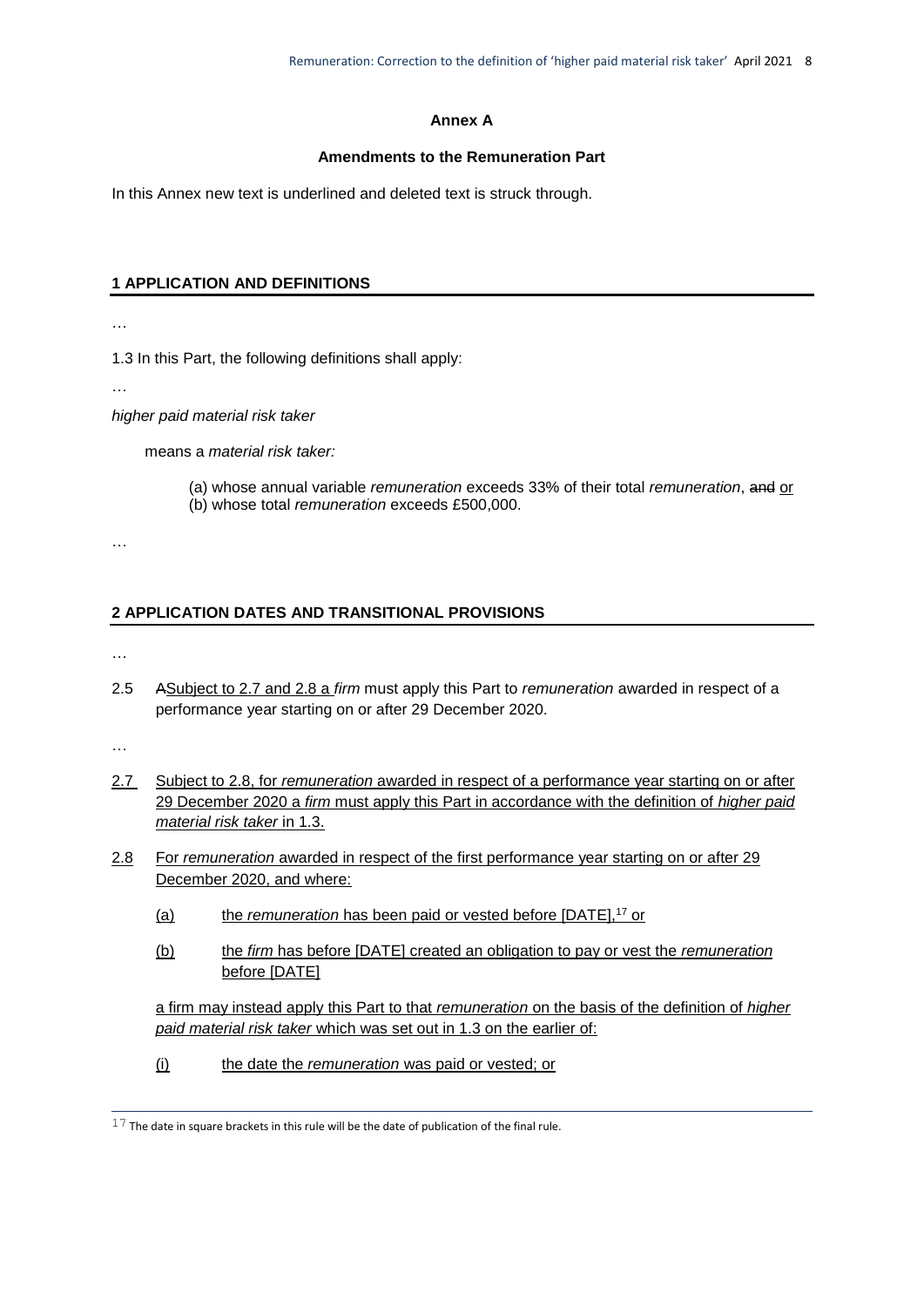(ii) the date the *firm* has created the obligation to pay the *remuneration* or for the *remuneration* to vest.

…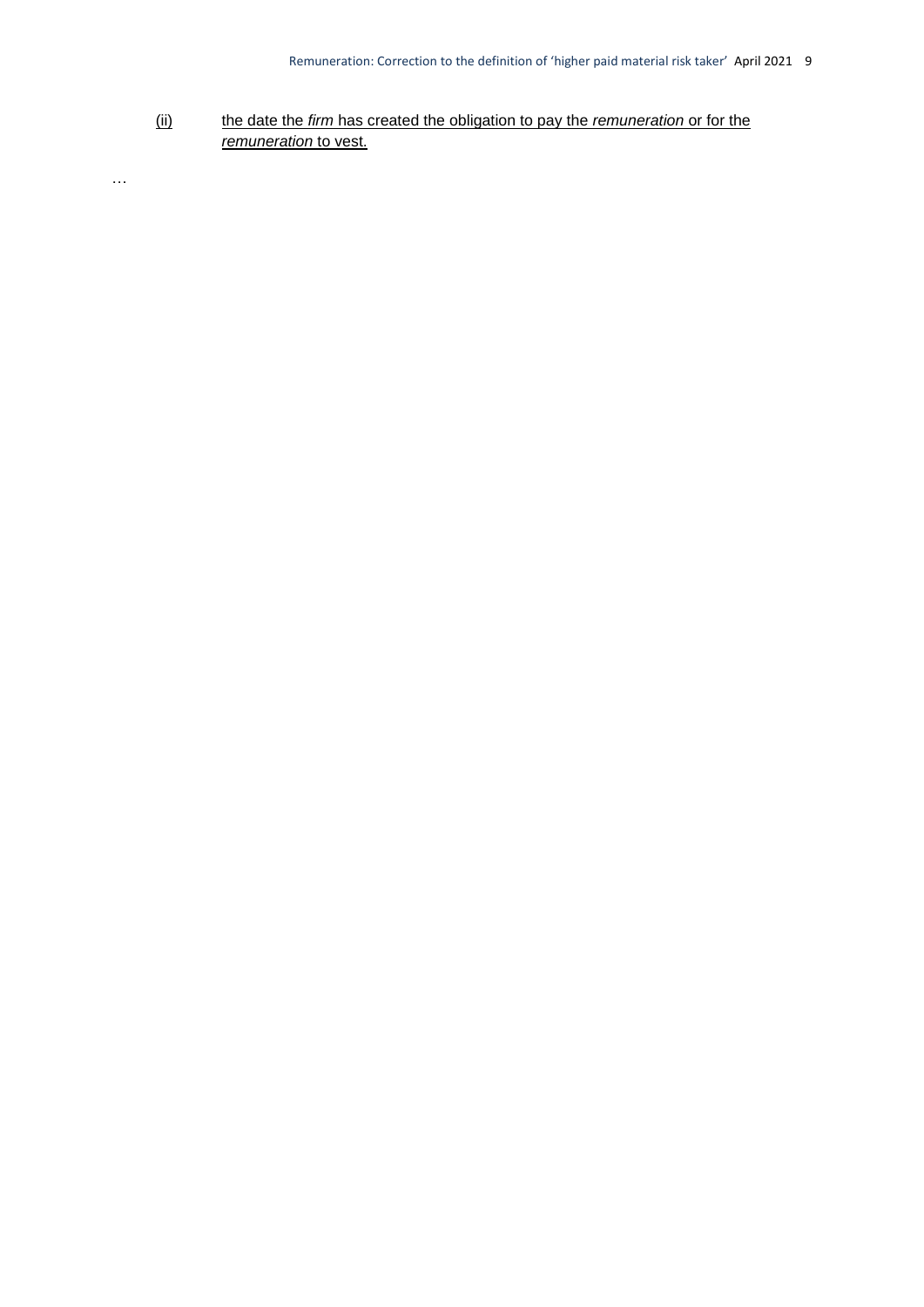### <span id="page-12-0"></span>**2 Draft amendment to Supervisory Statement SS2/17 – Remuneration**

…

### **Table G: Minimum deferral and clawback rules applicable to MRTs**

| Firm<br>category                                    | MRT category                                                                                                                                                                                                                            | Higher paid MRT<br>(Total rem >£500,000<br>andor variable rem >33%<br>of total rem, Rule 1.3) |                                | Non-higher paid MRT<br>(Total rem ≤£500,000<br>and variable rem ≤33%<br>of total rem, Rule 1.3) |                                | MRT below<br>proportionality<br>threshold<br>(Variable rem ≤£44,000<br>and variable rem ≤one<br>third of total rem, Rule<br>15. A1(3) |                                |  |
|-----------------------------------------------------|-----------------------------------------------------------------------------------------------------------------------------------------------------------------------------------------------------------------------------------------|-----------------------------------------------------------------------------------------------|--------------------------------|-------------------------------------------------------------------------------------------------|--------------------------------|---------------------------------------------------------------------------------------------------------------------------------------|--------------------------------|--|
|                                                     |                                                                                                                                                                                                                                         | Minimum<br>Deferral<br>(years)                                                                | Minimum<br>Clawback<br>(years) | Minimum<br>Deferral<br>(years)                                                                  | Minimum<br>Clawback<br>(years) | Minimum<br>Deferral<br>(years)                                                                                                        | Minimum<br>Clawback<br>(years) |  |
| Significant<br>firms (as<br>defined in<br>Rule 1.3) | MRT who performs<br>a PRA senior<br>management<br>function (SMF)                                                                                                                                                                        | $\overline{7}$                                                                                | 7 <sup>1</sup>                 | 5                                                                                               | 1, 6 <sup>2</sup>              | $\mathbf 0$                                                                                                                           | 1, 6 <sup>2</sup>              |  |
|                                                     | Non-SMF members<br>of the<br>management body<br>and senior<br>management                                                                                                                                                                | 5                                                                                             | 7                              | 5                                                                                               | 1, 6 <sup>2</sup>              | $\mathbf{0}$                                                                                                                          | 1, 6 <sup>2</sup>              |  |
|                                                     | MRTs:<br>(i) who meets the<br>criteria in<br><b>Remuneration Rule</b><br>$3.1(1)(b)$ ; or<br>(ii) whose<br>professional<br>activities meet the<br>qualitative criteria<br>set out in Article<br>6(1), 6(2) or 6(5) of<br>the RTS        | 5                                                                                             | $\overline{7}$                 | $\overline{4}$                                                                                  | 1, 5 <sup>2</sup>              | $\mathbf{0}$                                                                                                                          | 1, 5 <sup>2</sup>              |  |
|                                                     | Other MRTs                                                                                                                                                                                                                              | $\overline{4}$                                                                                | $\overline{7}$                 | $\overline{4}$                                                                                  | 1, 5 <sup>2</sup>              | $\mathbf{0}$                                                                                                                          | 1, 5 <sup>2</sup>              |  |
| Other<br>firms                                      | MRT who performs<br>a PRA SMF                                                                                                                                                                                                           | $\overline{7}$                                                                                | 7 <sup>1</sup>                 | $\overline{4}$                                                                                  | 1, 5 <sup>2</sup>              | $\mathsf{O}\xspace$                                                                                                                   | 1, 5 <sup>2</sup>              |  |
|                                                     | Non-SMF members<br>of the<br>management body<br>and senior<br>management                                                                                                                                                                | 5                                                                                             | 7                              | $\overline{4}$                                                                                  | 1, 5 <sup>2</sup>              | $\mathbf{0}$                                                                                                                          | 1, 5 <sup>2</sup>              |  |
|                                                     | MRTs:<br>(i) who meets the<br>criteria in<br><b>Remuneration Rule</b><br>$3.1(1)$ (b); or<br>(ii) whose<br>professional<br>activities meet the<br>qualitative criteria<br>set out in Article<br>$6(1)$ , $6(2)$ or $6(5)$ of<br>the RTS | 5                                                                                             | $\overline{7}$                 | $\overline{4}$                                                                                  | 1, 5 <sup>2</sup>              | $\mathbf{0}$                                                                                                                          | 1, 5 <sup>2</sup>              |  |
|                                                     | Other MRTs                                                                                                                                                                                                                              | 4                                                                                             | $\overline{7}$                 | 4                                                                                               | $1, 5^2$                       | $\mathsf{O}$                                                                                                                          | 1, 5 <sup>2</sup>              |  |